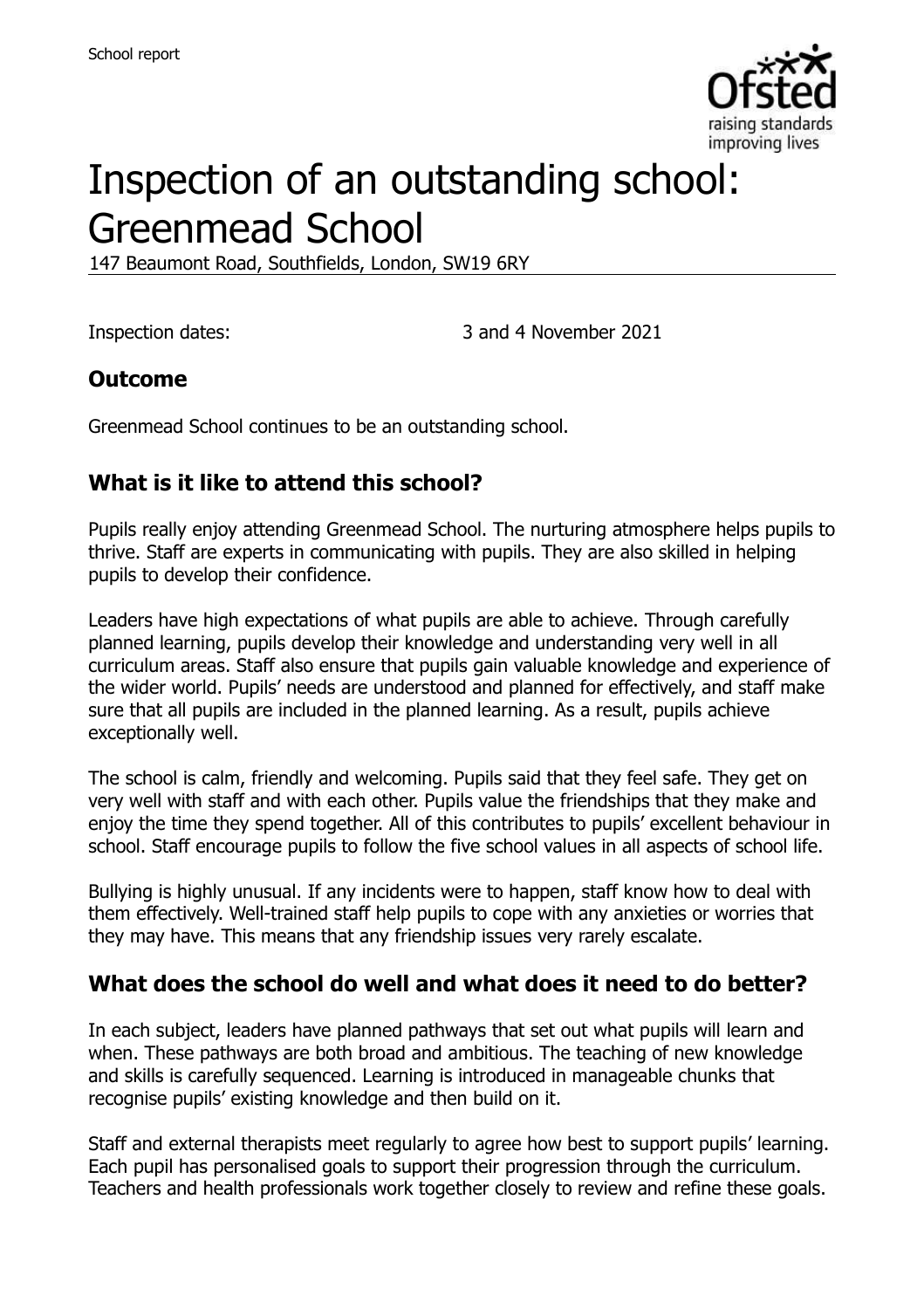

For example, input from speech and language therapists helps staff to build up pupils' communication and social skills step by step. Pupils behave exceptionally well around the school and low-level disruption is rare. They are enthusiastic about their learning and try hard.

Developing pupils' ability to communicate is at the core of the curriculum. All staff are experts in developing pupils' language and communication skills. They use signs, symbols and pictures to help pupils to express their feelings and to make choices. Over time, pupils grow in confidence and begin to communicate verbally, supported by staff and other prompts. Some pupils have several systems in place to support them with communication. This means that they are always able to make themselves understood, wherever they are and whatever equipment they have.

Reading is also very prominent across the school. Leaders ensure that staff are trained to teach and promote reading effectively. Teachers are skilled in developing pupils' reading ability and check pupils' understanding carefully. They ensure that pupils learn phonics knowledge, along with other reading and communication strategies, so that pupils get better at reading over time. Pupils enjoy reading regularly.

The mathematics curriculum is well planned. Teachers have strong subject knowledge. They organise learning so that pupils build very effectively on what they have already learned. Pupils are encouraged to use and apply their mathematical knowledge regularly, including when learning in other subjects. This helps to deepen their understanding.

Support for pupils' wider development is of exceptional quality. This begins as soon as children join in the early years and continues throughout the school. By the time pupils leave, they are well prepared to move on to the next stage of their lives. For example, staff help pupils to become more confident in different social settings and learn how to get along with others.

Leaders and staff make sure that the curriculum helps pupils to be ambitious about their futures. Pupils' learning is linked to the wider community and is relevant to pupils' needs and interests. For example, this term pupils are taking part in a singing project with another local school and will perform songs in the community once it ends.

Parents and carers appreciate that staff are approachable and always on hand to help their children. They also value the way in which the curriculum is planned to meet pupils' needs. Leaders ensure that parents are kept well informed about the next steps in their children's learning. Parents are very happy with the school.

Leaders have positive relationships with staff and are well aware of any workload pressures that exist. They continue to take positive steps to reduce unnecessary workload. Governors are knowledgeable and understand their role in the school. They challenge and support leaders appropriately.

# **Safeguarding**

The arrangements for safeguarding are effective.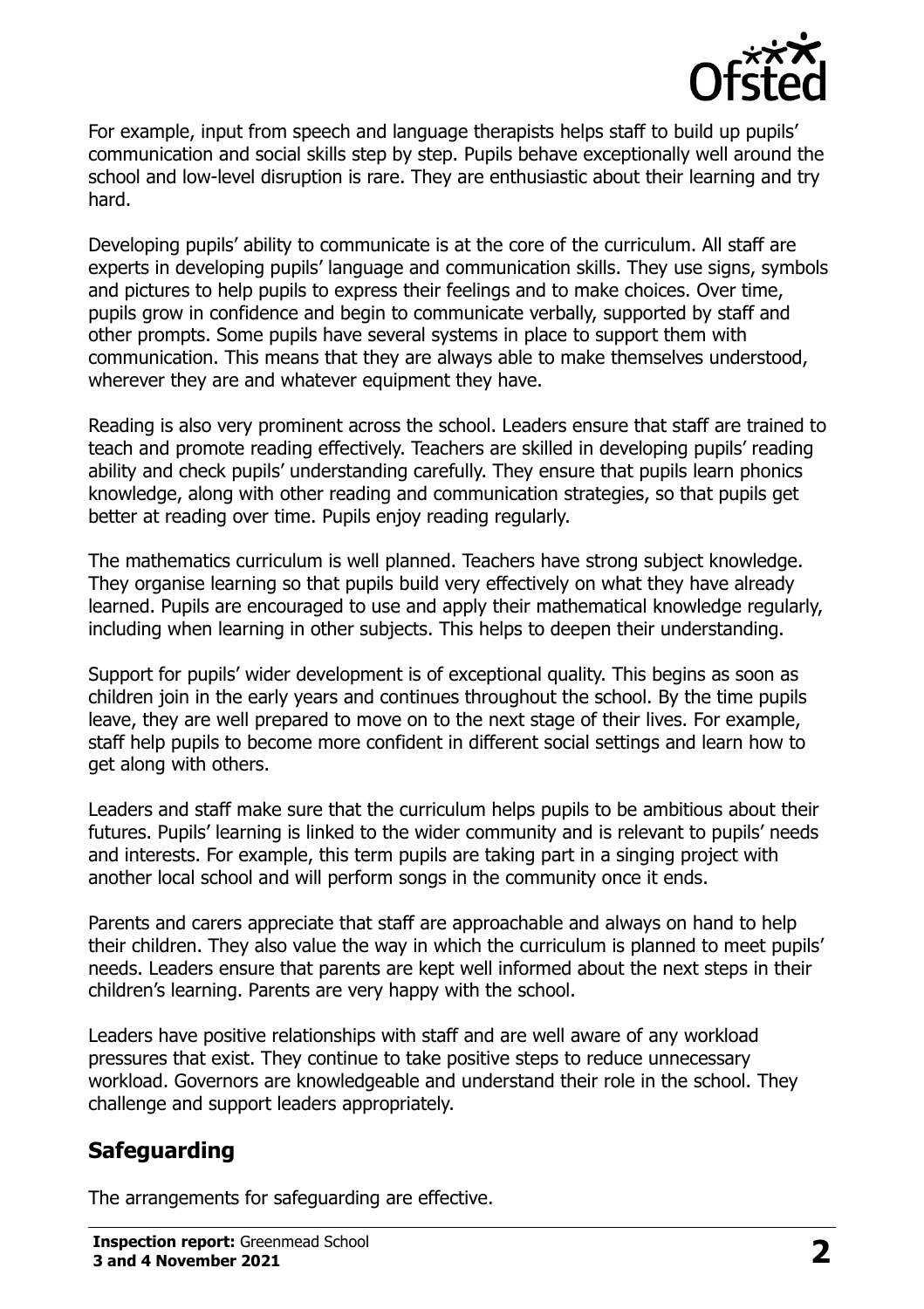

Staff work together as a team to keep pupils safe. They know pupils and their families extremely well. Staff are highly vigilant about keeping pupils safe because they are well trained. Regular training updates ensure that safeguarding is firmly at the forefront of everyone's mind.

Staff know about the risks that pupils may face. They report any concerns about a pupil's welfare promptly. Leaders work effectively with other agencies and professionals to keep pupils safe.

Parents said that their children are kept safe in school. Pupils are able to explain who they would ask for help if they had a problem and are clear that they feel safe at school.

### **Background**

When we have judged a school to be outstanding, we will then normally go into the school about once every four years to confirm that the school remains outstanding. This is called a section 8 inspection of a good or outstanding school, because it is carried out under section 8 of the Education Act 2005. We do not give graded judgements on a section 8 inspection. However, if we find evidence that a school would now receive a higher or lower grade, then the next inspection will be a section 5 inspection. Usually this is within one to two years of the date of the section 8 inspection. If we have serious concerns about safeguarding, behaviour or the quality of education, we will deem the section 8 inspection as a section 5 inspection immediately.

This is the second section 8 inspection since we the school to be outstanding in January 2013.

#### **How can I feed back my views?**

You can use [Ofsted Parent View](https://parentview.ofsted.gov.uk/) to give Ofsted your opinion on your child's school, or to find out what other parents and carers think. We use information from Ofsted Parent View when deciding which schools to inspect, when to inspect them and as part of their inspection.

The Department for Education has further quidance on how to complain about a school.

If you are the school and you are not happy with the inspection or the report, you can [complain to Ofsted.](https://www.gov.uk/complain-ofsted-report)

#### **Further information**

You can search for [published performance information](http://www.compare-school-performance.service.gov.uk/) about the school.

In the report, '[disadvantaged pupils](http://www.gov.uk/guidance/pupil-premium-information-for-schools-and-alternative-provision-settings)' refers to those pupils who attract government pupil premium funding: pupils claiming free school meals at any point in the last six years and pupils in care or who left care through adoption or another formal route.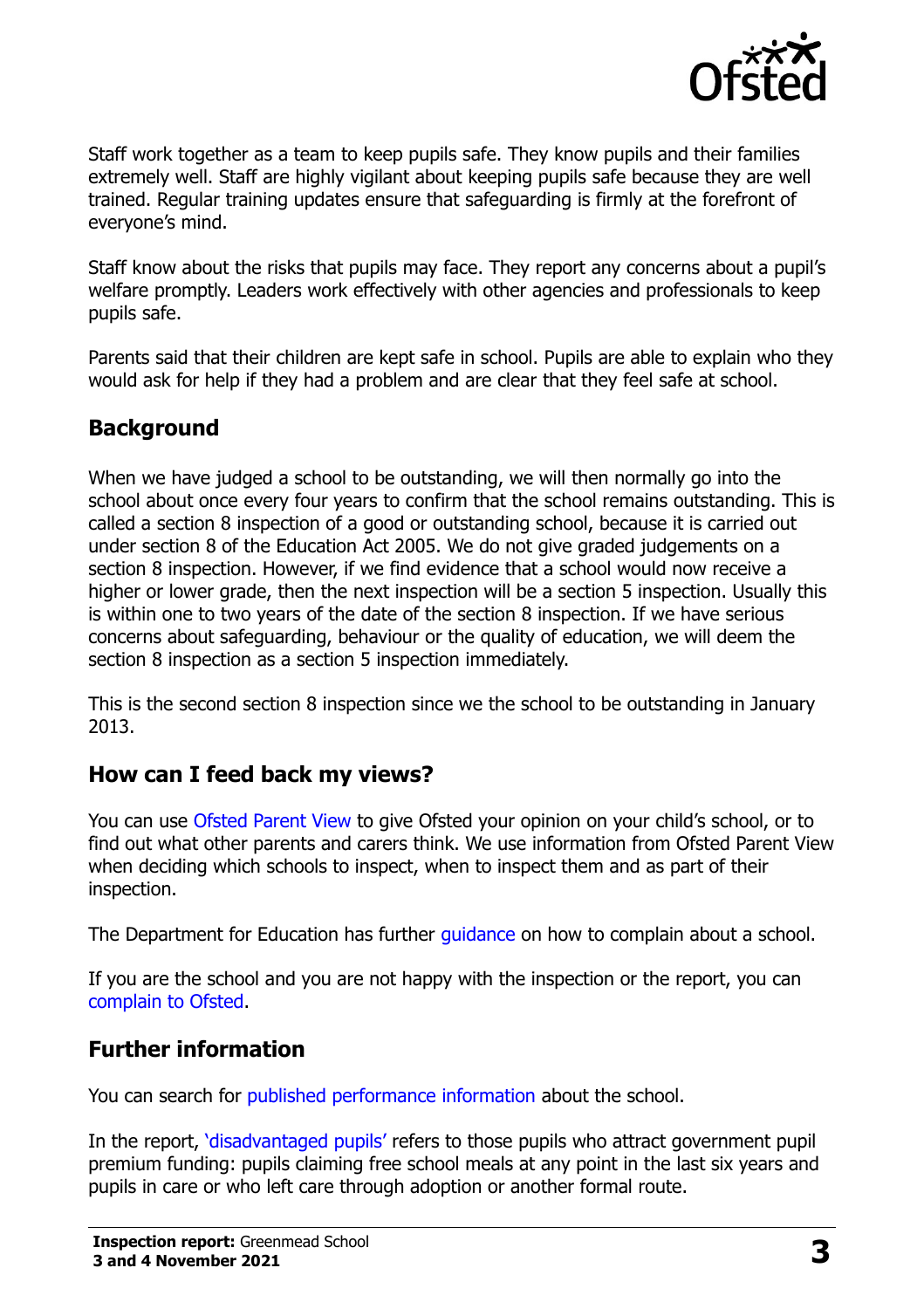

## **School details**

| Unique reference number             | 101099                                                                 |
|-------------------------------------|------------------------------------------------------------------------|
| <b>Local authority</b>              | Wandsworth                                                             |
| <b>Inspection number</b>            | 10200124                                                               |
| <b>Type of school</b>               | Special                                                                |
| <b>School category</b>              | Maintained                                                             |
| Age range of pupils                 | 2 to 11                                                                |
| <b>Gender of pupils</b>             | Mixed                                                                  |
| Number of pupils on the school roll | 54                                                                     |
| <b>Appropriate authority</b>        | The governing body                                                     |
| <b>Chair of governing body</b>      | <b>Paul Nicholls</b>                                                   |
| <b>Headteacher</b>                  | Toni Edmonds-Smith                                                     |
| Website                             | www.greenmead.wandsworth.sch.uk                                        |
| Date of previous inspection         | 29 September 2016, under section 8 of the<br><b>Education Act 2005</b> |

# **Information about this school**

Greenmead School specialises in supporting pupils with severe learning difficulties and in addition those with physical disabilities, communication difficulties and complex medical needs. Some pupils have a diagnosis of autism spectrum disorder.

#### **Information about this inspection**

- This was the first routine inspection the school received since the COVID-19 pandemic began. Inspectors discussed the impact of the pandemic with school leaders and have taken that into account in their evaluation.
- Inspectors met with the headteacher and other senior leaders. They also met with a range of staff and therapists and spoke with a representative from the local authority and with four governors.
- Inspectors carried out deep dives in these subjects: reading and communication; mathematics; personal, social, health and economic education; and creative arts. This involved visiting classes, looking at pupils' work and speaking with pupils, subject leaders and teachers.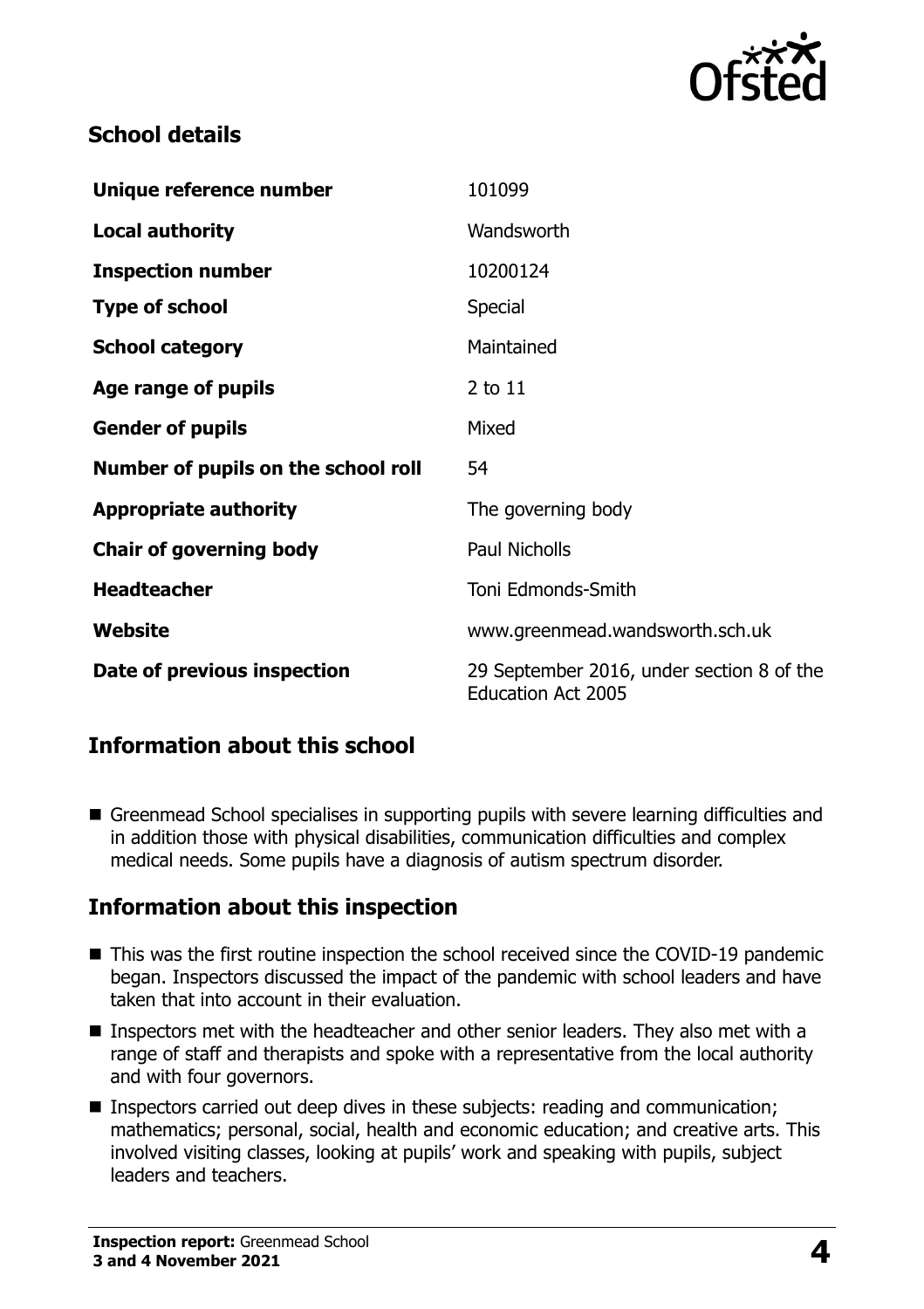

- Inspectors also looked at samples of pupils' books and learning in other subjects.
- The inspection team talked to leaders about safeguarding, staff recruitment and training relating to safeguarding.
- Inspectors also scrutinised a range of other school documents, including the school's self-evaluation and school improvement plan.
- The 19 written responses to Ofsted's online questionnaire, Ofsted Parent View, and 14 responses to the staff survey were also taken into account.

#### **Inspection team**

Karen Matthews, lead inspector **Ofsted Inspector** 

Francis Gonzalez **Contact Contact Contact Contact Contact Contact Contact Contact Contact Contact Contact Contact Contact Contact Contact Contact Contact Contact Contact Contact Contact Contact Contact Contact Contact Cont**